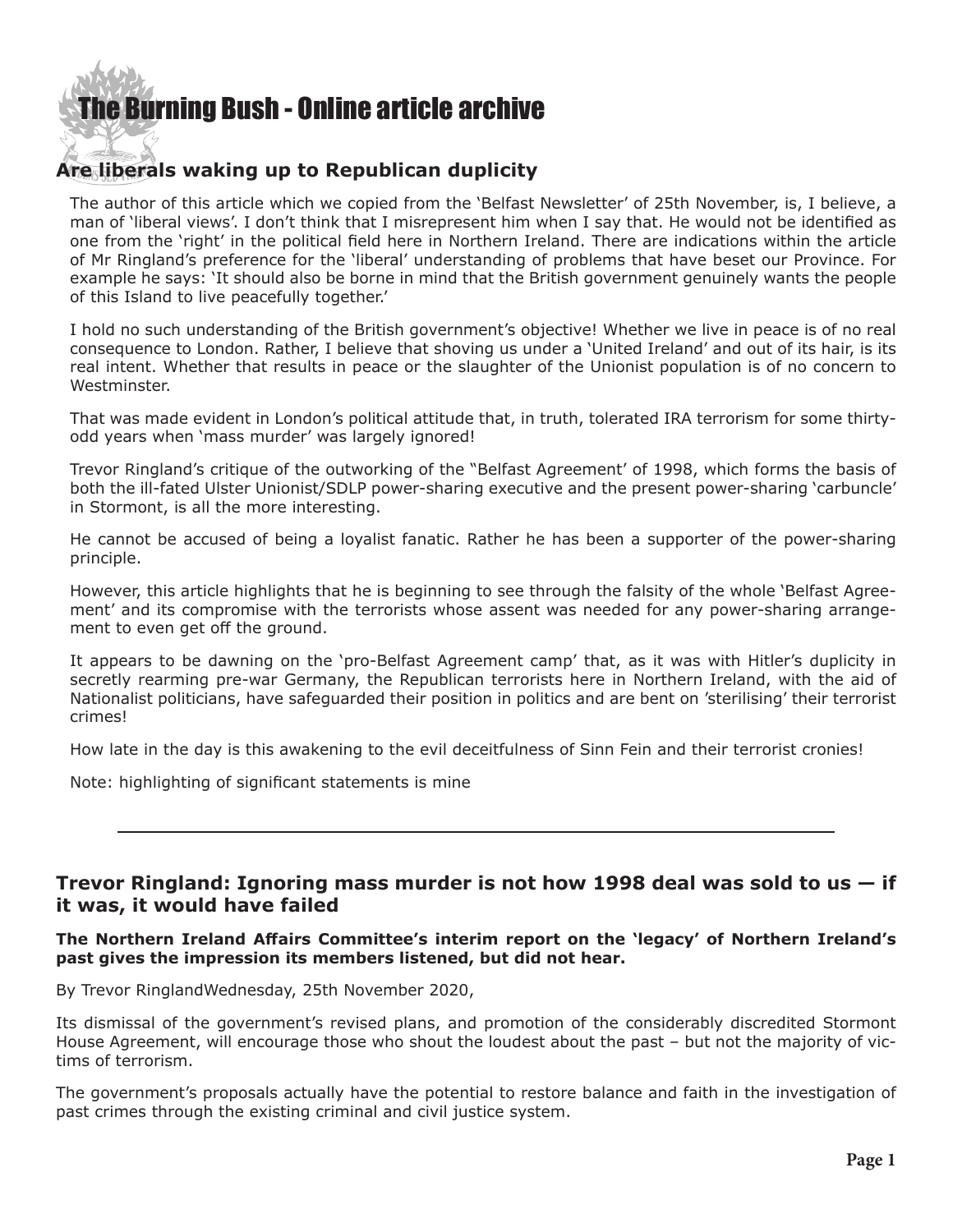

If the system is properly resourced and motivated, it would be able to start almost immediately, carrying out reviews and working with families on an assessment of whether a prosecution or civil action was realistic for each case. The only drawback of following this straightforward structure comes from competing political interests with regard to legacy.

In particular, republicans see an opportunity to sanitise the crimes of the IRA and portray the state as the main aggressor during the Troubles.

In order to preserve that movement's involvement in the **19/05/98: David Trimble, U2 frontman Bono, and**  political process, we've seen political interference in existing and effective truth and justice mechanisms, a lack of



**John Hume on stage at the Waterfront Hall in Belfast to promote a YES vote in the referendum**

proper compensation for innocent victims, reconciliation undermined, human rights abused and a lack of balance.

That is the real scandal as regards 'legacy'.

If the 1998 agreement had been sold on the basis that most murders would have to be ignored, I doubt it would have received majority support from across the community. However, that seems to be what has been asked of us, not directly, but by obfuscation.

The result could well be a missed opportunity for genuine reconciliation and the deepening of hatreds that otherwise could have been eased.

It remains the case that over 700 murders of members of the security forces are unsolved. Most democracies prioritise the investigation of such crimes. And they were crimes!

The perpetrators would try to argue justification saying that they were politically-motivated but such politics was malign and deeply flawed.

There is too much tolerance of those still wedded to the use of violence and sentencing for those caught and convicted should reflect a more serious approach.

I am part of the community on this Island that believes the use of violence outside the law to promote a constitutional preference was wrong, totally unjustified, and unnecessary. This view was upheld by a majority during the worst years of terrorism.

To quote the late Maurice Hayes, "there was nothing achieved through violence that could not otherwise have been achieved through peaceful means".

His words apply to events 100 years ago, as much as to more recent times.

In many respects we are an Island of unnecessary conflicts.

The report cites various values, like reconciliation, that it claims were enshrined in the Stormont House Agreement. You can see far better examples of reconciliation every day in Northern Ireland.

Indeed, the real help that people need to support such efforts from all our political parties is constructive politics based on making this place work socially and economically for all of us.

It should also be borne in mind that the British government genuinely wants the people of this Island to live peacefully together.